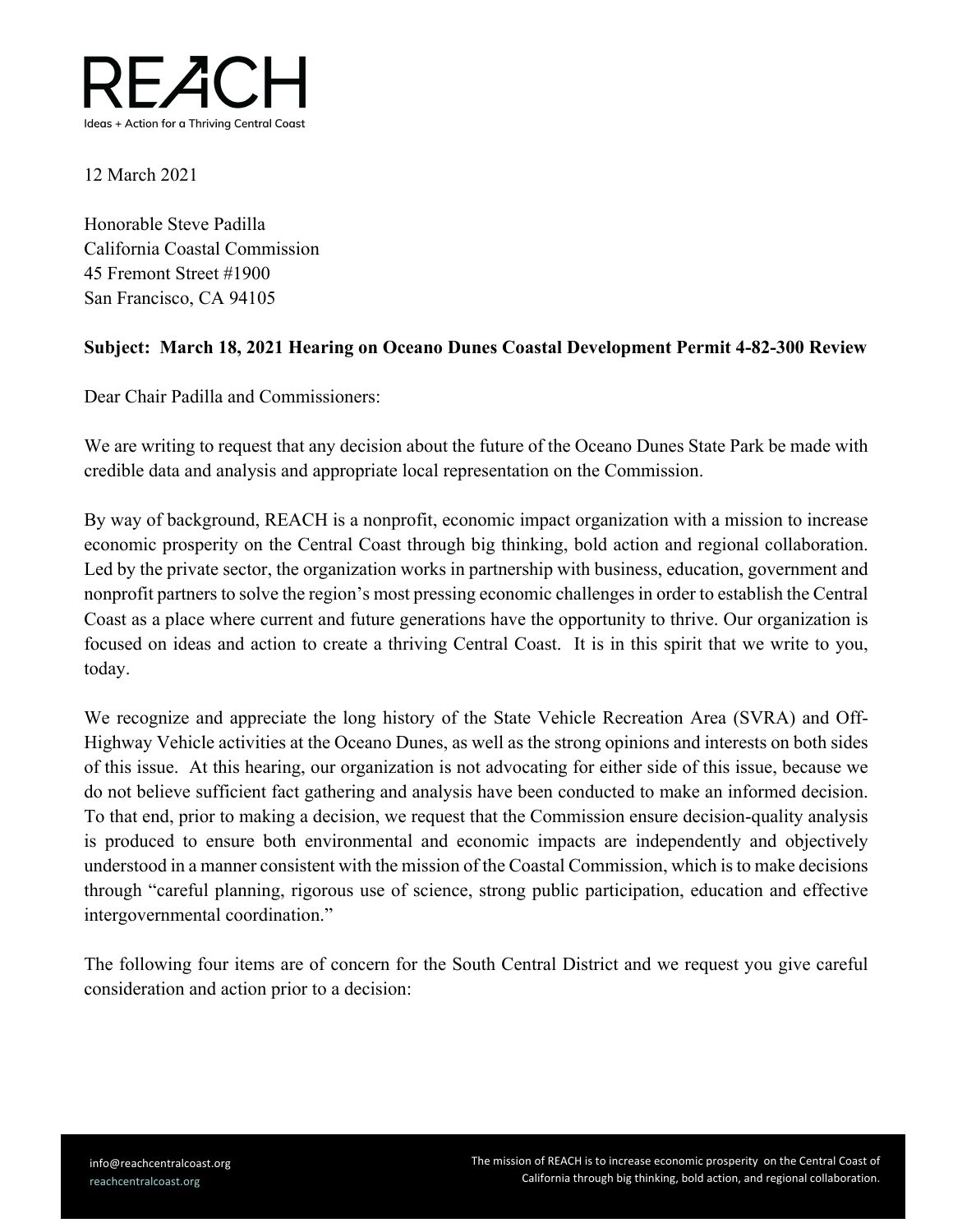

## **1) Ensure local representation in this decision**

The South Central seat on the Commission is vacant. This decision is significant for our region and should not be made without a seated representative for our South Central District. We believe strong public participation can only be achieved when our district is represented by an appointee who has been elected to public office by South Central District residents.

- **2) Ensure there is an independent, objective and accurate economic impact analysis conducted (impacts on direct, indirect, induced and tax revenue fiscal implications)**  To enable informed decision-making, an independent economic impact analysis is needed that details the current impacts and outputs, as well as modeling for potential future alternative uses impacts. Economic impacts are a significant driver of economic output, not only for the Central Coast, but for California. It's not simply loss of revenue, or a potential reduction of visitors and the induced impacts they create—it's the local context within which such an impact will occur. At this time, San Luis Obispo County is wrestling with three very significant challenges that should be considered:
	- 1. First, Oceano is a majority 51% Hispanic/Latinx community and median household income is 11% lower than the rest of the county. Oceano is also a state and federal recognized Opportunity Zone, due to underperformance in key achievement and quality of life metrics. It is not understood what the impacts of a closure of the Dunes would be to this community, or what economic alternatives there may be to continue to support the local community. We ask that the Coastal Commission evaluate the impacts to the surrounding community making every effort to ensure participation is accessible to a Spanish-speaking population.
	- 2. Second, the county's largest and highest-paying private employer, PG&E, is closing Diablo Canyon Nuclear Power Plant in 2025, the same timeframe that the staff report proposes to close the State Park to OHV. For a larger metro, the loss of a single employer and shift in a State Park Use Policy would likely have little impact. However, in our small, rural county, the combined impacts will be significant and should not be taken lightly.
	- 3. Third, while we're all very thankful for falling COVID-19 case numbers and vaccinations to help us achieve herd immunity, we have yet to start the recovery process from the devastating impacts of the pandemic. Recovery will be required in most every aspect of our lives, not the least of which will be economic. Tourism is a significant part of our regional economy, making up nearly \$2B or about 15% of the county GDP.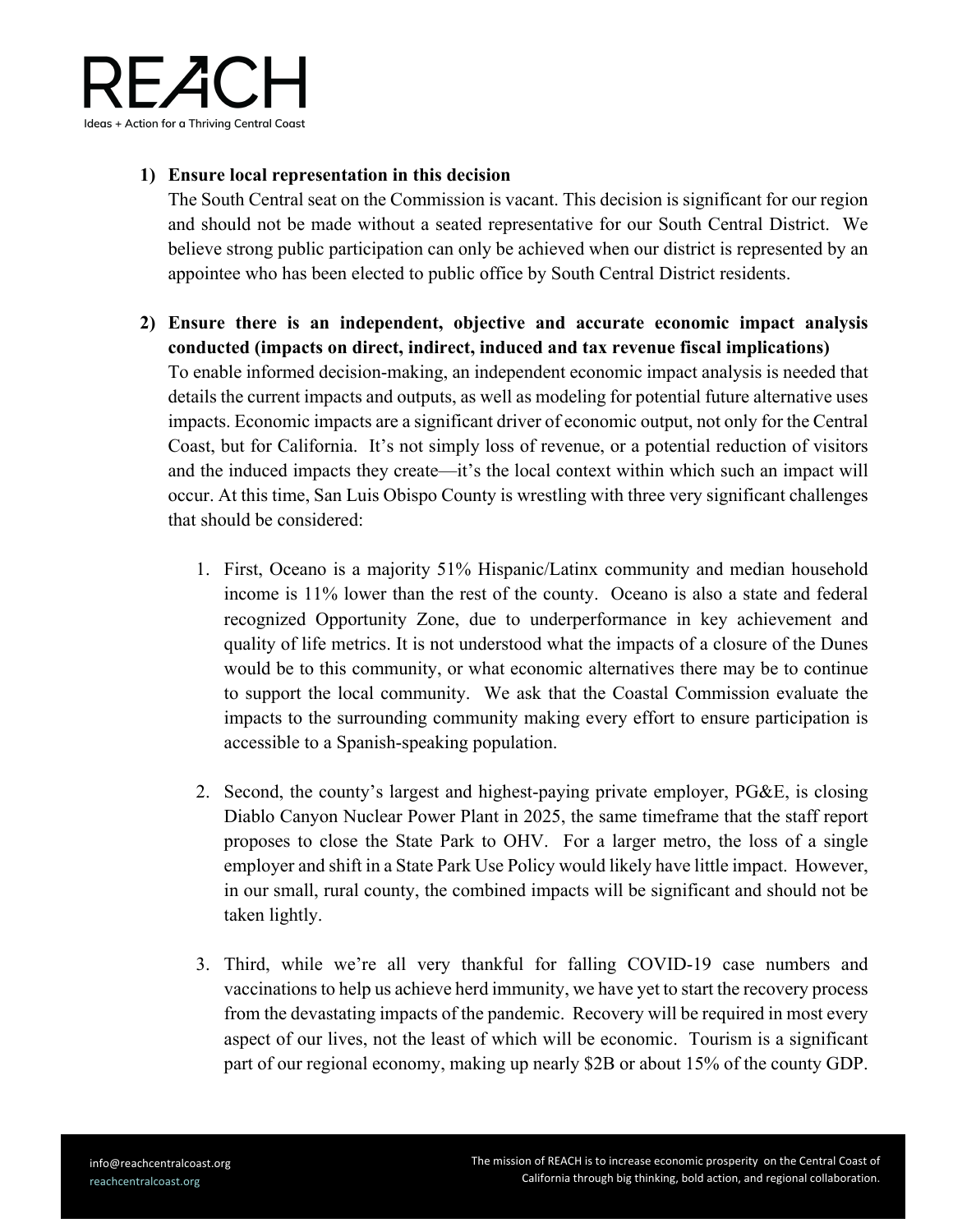

We will need every visitor resource and attraction in the coming years, or the consequence will, self-evidently, be a slower recovery.

**3) Meaningful public participation from the surrounding impacted community**

Strong public participation is a priority for the Coastal Commission, and it should be inclusive and meaningfully solicit the participation of the community most impacted, not just those most vocal and able to engage in a process designed to favor their participation (this includes vocal advocates on both sides of the closure issue).

To that end, the community of Oceano should provide input into the process, proportional to its majority Hispanic/Laninx population. The process has missed the spirit and intent of the Coastal Act which states in Section 30107.3:

- *(a) "Environmental justice" means the fair treatment and meaningful involvement of people of all races, cultures, and incomes and national origins with respect to the development, adoption, implementation, and enforcement of environmental laws, regulations, and policies." (b) "Environmental justice" includes, but is not limited to, all of the following:*
	- *a. (1) The availability of a healthy environment for all people.*
	- *b. (2) The deterrence, reduction, and elimination of pollution burdens for populations and communities experiencing the adverse effects of that pollution, so that the effects of the pollution are not disproportionately borne by those populations and communities.*
	- *c. (3) Governmental entities engaging and providing technical assistance to populations and communities most impacted by pollution to promote their meaningful participation in all phases of the environmental and land use decision making process.*
	- *d. (4) At a minimum, the meaningful consideration of recommendations from populations and communities most impacted by pollution into environmental and land use decisions.*

Although the staff report references "Environmental Justice" 62 times, we believe the spirit of the definition as defined by the Coastal Act has not been followed. Without a thorough understanding of the impacts, and recommendations of the adjacent impacted community a conclusion cannot be drawn. Along these lines, we are concerned that the Coastal Commission does not provide adequate Spanish translation of its proceedings--such as instructions for comment and public participation, staff reports and exhibits. Without these basic tools, a majority of the residents in the community where this decision would be most acutely felt are